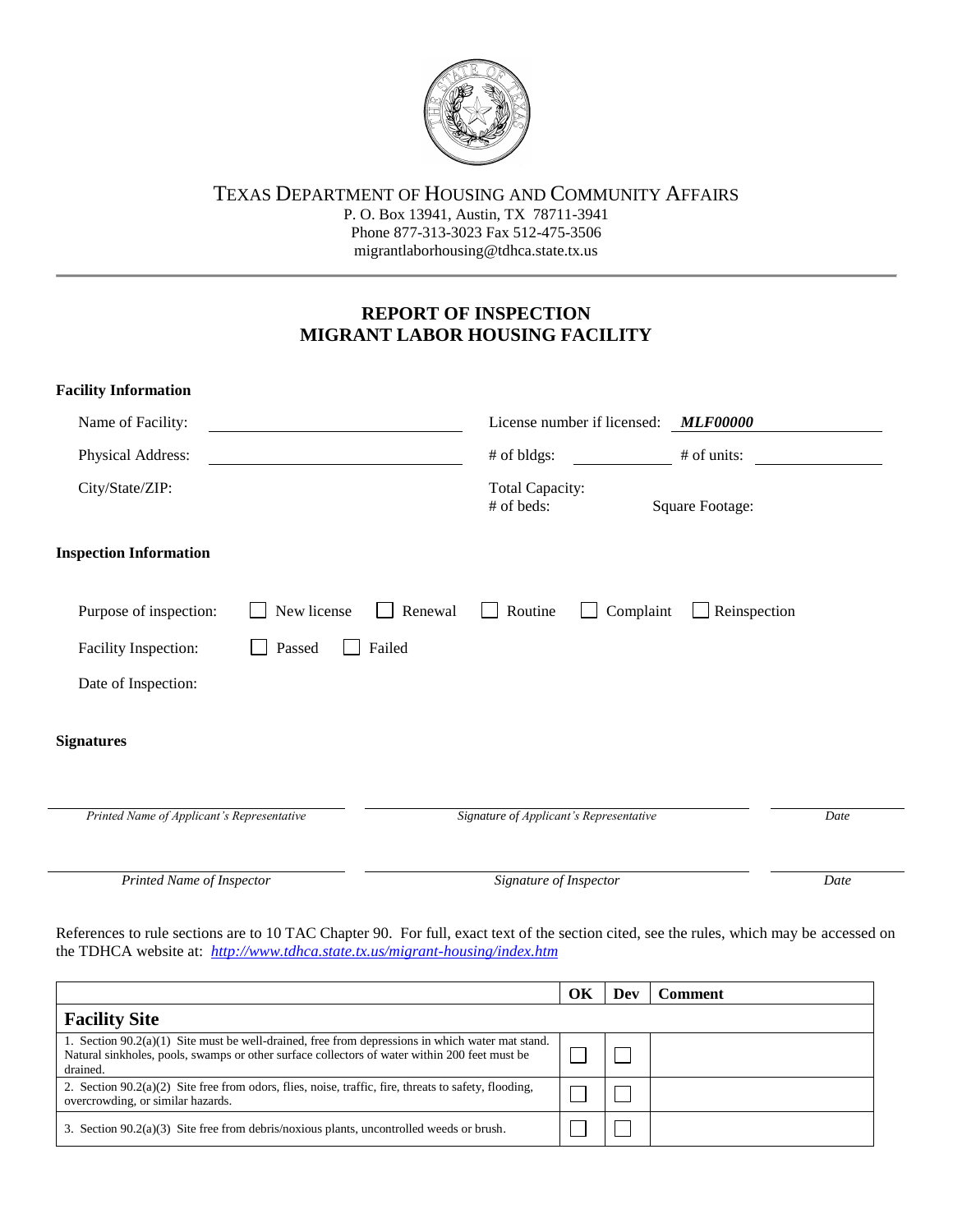|                                                                                                                                                                                      | OK | Dev | <b>Comment</b> |  |
|--------------------------------------------------------------------------------------------------------------------------------------------------------------------------------------|----|-----|----------------|--|
| 4. Section 90.2(a)(4) Adequate recreational space provided.                                                                                                                          |    |     |                |  |
| 5. Section $90.2(a)(5)$ No livestock feeding pens within 500 feet.                                                                                                                   |    |     |                |  |
| 6. Section $90.2(a)(6)$ Site not subject to periodic flooding or located so that drainage from and<br>through site would endanger water supply.                                      |    |     |                |  |
| <b>Water Supply</b>                                                                                                                                                                  |    |     |                |  |
| 7. Section 90.2(b)(1) Water supply must meet standards.                                                                                                                              |    |     |                |  |
| 8. Section 90.2(b)(2) If water supply does not meet standards, notices must be posted and<br>bottled water must be provided.                                                         |    |     |                |  |
| 9. Section 90.2(b)(3) Facility must be connected to public water if possible.                                                                                                        |    |     |                |  |
| 10. Section 90.2.(b)(4) Adequate arrangements for hot water for bathing, laundry, cooking, and<br>dishwashing in all facility sites.                                                 |    |     |                |  |
| 11. Section 90.2(b)(5) Water pressure at least 20 psi and minimum static of 35 psi for each<br>living arrangement and utility building.                                              |    |     |                |  |
| 12. Section 90.2(b)(6) Adequate drinking fountains in common areas and dining facilities.                                                                                            |    |     |                |  |
| 13. Section 90.2(b)(7) Each sink should provide hot and cold water through a single faucet that<br>enables hot and cold water to be mixed to adjust the temperature.                 |    |     |                |  |
| <b>Waste Disposal/Sanitation</b>                                                                                                                                                     |    |     |                |  |
| 14. Section $90.2(c)(1)$ Effective sewage disposal. No sewage on surface.                                                                                                            |    |     |                |  |
| 15. Section 90.2(c)(2) Connected to sewer systems, if available.                                                                                                                     |    |     |                |  |
| 16. Section 90.2(c)(3) All other disposal systems (septic, portable toilets, etc.) conform to Texas<br>Department of Health.                                                         |    |     |                |  |
| 17. Section $90.2(c)(4)$ Portable toilets not mechanically ventilated have adequate screened<br>ventilation openings.                                                                |    |     |                |  |
| <b>Facilities</b>                                                                                                                                                                    |    |     |                |  |
| 18. Section 90.2(d)(1) Constructed to protect from the elements. Good repair and sanitary<br>conditions. Each unit shall have a smoke detector.                                      |    |     |                |  |
| 19. Section $90.2(d)(2)$ Smooth, rigid, readily cleanable flooring. Ground water cannot enter.                                                                                       |    |     |                |  |
| 20. Section 90.2(d)(3) Combined cooking/eating, sleeping arrangements have at least 100 SF<br>per person for 18 months and over; sleeping facilities have at least 50 SF per person. |    |     |                |  |
| 21. Section 90.2(d)(4) Facilities for families with children have a separate room or partitioned<br>area for husband and wife.                                                       |    |     |                |  |
| 22. Section $90.2(d)(5)$ Dormitory facilities are separated for each sex. Family housing units<br>have separate accommodations by family.                                            |    |     |                |  |
| 23. Section $90.2(d)(6)$ Adequate separate places for each person to hang clothes and store<br>personal effects for each person.                                                     |    |     |                |  |
| 24. Section $90.2(d)(7)$ Minimum ceiling height is 7ft.                                                                                                                              |    |     |                |  |
| 25. Section $90.2(d)(8)$ Each habitable room must have window or skylight to the outside.                                                                                            |    |     |                |  |
| 26. Section 90.2 d)(9) No areas used for housing were previously used for mixing, loading, or<br>storing toxic substances.                                                           |    |     |                |  |
| <b>Cooking and Eating</b>                                                                                                                                                            |    |     |                |  |
| 27. Section $90.2(e)(1)$ Arrangements are adequate – Family.                                                                                                                         |    |     |                |  |
| 28. Section $90.2(e)(2)$ Arrangements are adequate – Dormitory.                                                                                                                      |    |     |                |  |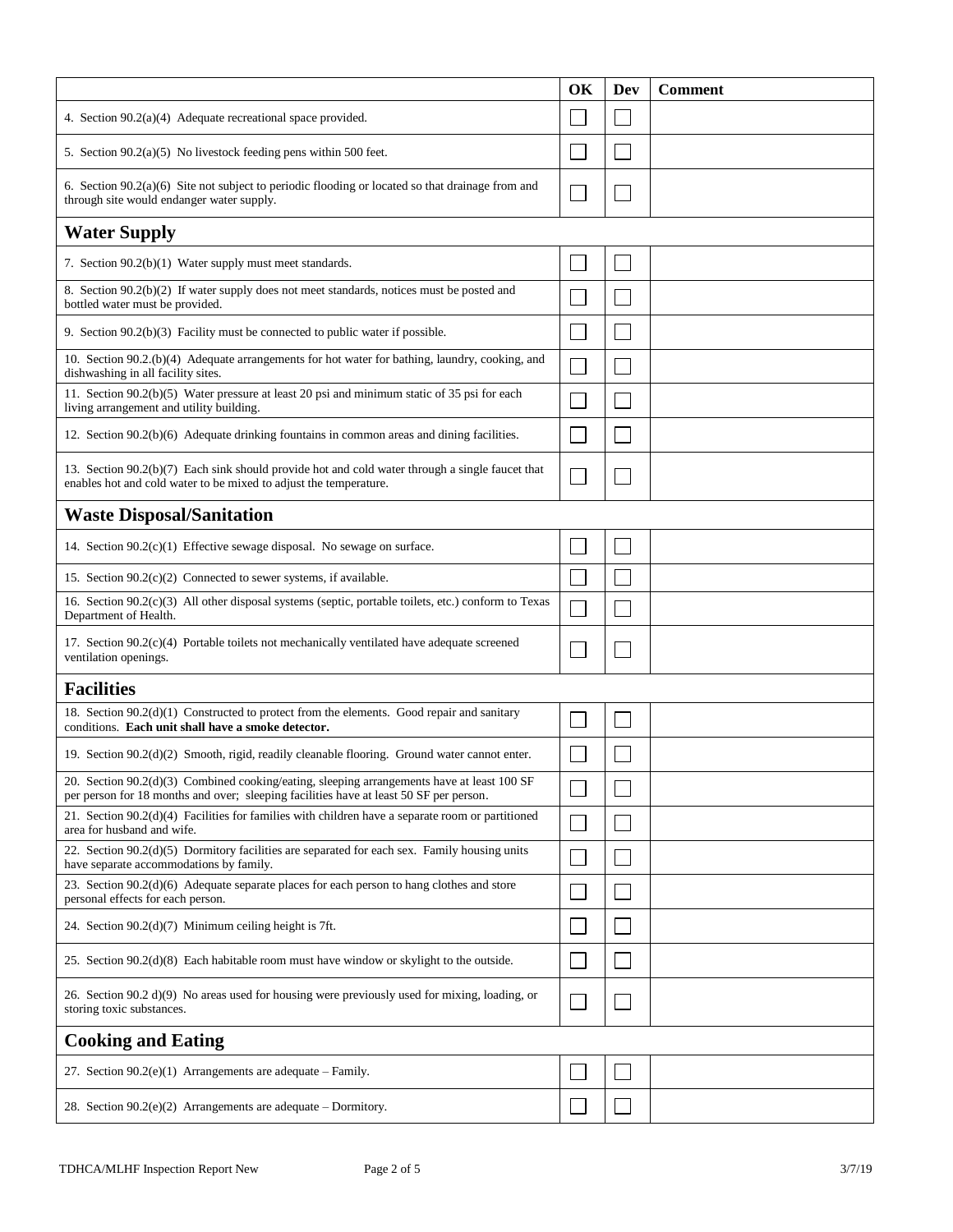|                                                                                                                                                        | OK | <b>Dev</b> | <b>Comment</b> |  |  |
|--------------------------------------------------------------------------------------------------------------------------------------------------------|----|------------|----------------|--|--|
| 29. Section 90.2(e)(3) Central mess/Multi-family operations meet standards.                                                                            |    |            |                |  |  |
| <b>Sleeping Arrangements</b>                                                                                                                           |    |            |                |  |  |
| 30. Section $90.2(f)(1)$ Sleeping arrangements in good repair and sanitary condition.                                                                  |    |            |                |  |  |
| 31. Section $90.2(f)(2)$ Mattresses and covers sanitized when user changes.                                                                            |    |            |                |  |  |
| 32. Section $90.2(f)(3)$ Sleeping arrangements adequately spaced.                                                                                      |    |            |                |  |  |
| <b>Heating</b>                                                                                                                                         |    |            |                |  |  |
| 33. Section $90.2(g)(1)$ Installed, operable, maintains at least 68 degrees.                                                                           |    |            |                |  |  |
| 34. Section $90.2(g)(2)$ Fails afe if power or fuel is interrupted.                                                                                    |    |            |                |  |  |
| 35. Section 90.2(g)(3) Walls/ceilings provided with fire proof materials, 18" around<br>stove/pipes.                                                   |    |            |                |  |  |
| 36. Section $90.2(g)(4)$ Stoves and heat sources using combustible fuel installed to prevent fire.<br>Vented through ceiling, wall, or roof.           |    |            |                |  |  |
| 37. Section 90.2(g)(5) Stoves and heat sources using combustible fuel must be vented. Must<br>extend beyond peak of roof.                              |    |            |                |  |  |
| 38. Section $90.2(g)(6)$ Solid or liquid fuel stoves in a room with wooden or combustible flooring<br>must be fireproofed 18" beyond the stove.        |    |            |                |  |  |
| 39. Section $90.2(g)(7)$ No portable heaters other than electric.                                                                                      |    |            |                |  |  |
| <b>Bathrooms and Laundry Rooms</b>                                                                                                                     |    |            |                |  |  |
| 40. Section 90.2(h)(1) Bathrooms separate to assure privacy.                                                                                           |    |            |                |  |  |
| 41. Section $90.2(h)(2)$ Tubs, showers, and sinks within 200' of each living arrangement.                                                              |    |            |                |  |  |
| 42. Section 90.2(h)(3) Bathrooms and laundry rooms conducive to good repair and maintained<br>in a sanitary condition.                                 |    |            |                |  |  |
| 43. Section 90.2(h)(4) Shower floors non-absorbent, non-skid, properly draining.                                                                       |    |            |                |  |  |
| 44. Section 90.2(h)(5) Communal bathrooms separate bathing/washing and dressing spaces.<br>Designated as men/women.                                    |    |            |                |  |  |
| 45. Section 90.2(h)(6) Communal bathrooms showerhead 3' apart per 10 persons and one<br>lavatory sink per 6 people, 9 sf per shower.                   |    |            |                |  |  |
| 46. Section 90.2(h)(7) Separate shower stalls in communal bathrooms.                                                                                   |    |            |                |  |  |
| 47. Section 90.2(h)(8) One mechanical clothes washer per 50 occupants, one laundry tray per<br>100 persons, or one laundry tray or tub per 25 persons. |    |            |                |  |  |
| 48. Section 90.2(h)(9) Clothes drying arrangements.                                                                                                    |    |            |                |  |  |
| <b>Toilets</b>                                                                                                                                         |    |            |                |  |  |
| 49. Section $90.2(i)(1)$ Within 200 feet of each living arrangement.                                                                                   |    |            |                |  |  |
| 50. Section 90.2(i)(2) Conducive to good repair; maintained in sanitary condition; "fly proof"<br>and adequate capacity.                               |    |            |                |  |  |
| 51. Section 90.2(i)(3) Communal toilets separated by sex by solid floor to ceiling wall; labeled<br>by sex in English or universal symbol.             |    |            |                |  |  |
| 52. Section 90.2(i)(4) Communal toilets lighted naturally or by safe artificial light. Well<br>ventilated, screened with mesh.                         |    |            |                |  |  |
| 53. Section 90.2(i)(5) Water closed or privy seats 1:1 of each sex. At least one per sex.                                                              |    |            |                |  |  |
| 54. Section 90.2(i)(6) Urinals in lieu of toilets for up to $1/3$ of men's seats.                                                                      |    |            |                |  |  |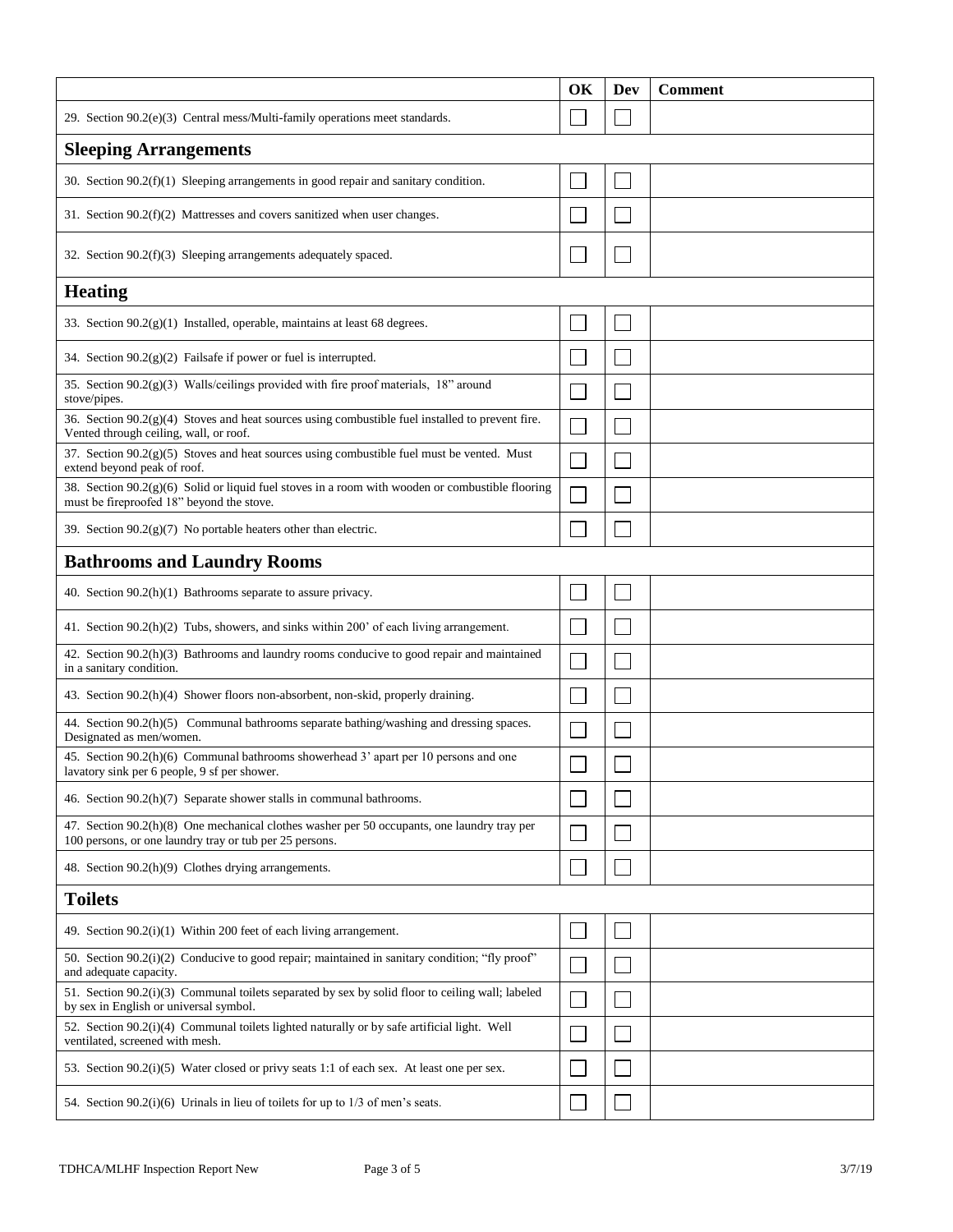|                                                                                                                                                        | OK | Dev | <b>Comment</b> |
|--------------------------------------------------------------------------------------------------------------------------------------------------------|----|-----|----------------|
| 55. Section 90.2(i)(7) Urinals and surrounding walls of nonabsorbent material.                                                                         |    |     |                |
| <b>Garbage/Refuse</b>                                                                                                                                  |    |     |                |
| 56. Section 90.2(j)(1) Containers conveniently located/adequate number.                                                                                |    |     |                |
| 57. Section 90.2(j)(2) Containers must be in good repair and sanitary.                                                                                 |    |     |                |
| 58. Section 90.2(j)(3) Must be collected at twice per week.                                                                                            |    |     |                |
| <b>Electricity/Lighting</b>                                                                                                                            |    |     |                |
| 59. Section $90.2(k)(1)$ All facilities shall be provided electricity.                                                                                 |    |     |                |
| 60. Section $90.2(k)(2)$ Each habitable room must have a ceiling or wall light and an outlet.                                                          |    |     |                |
| 61. Section 90.2(k)(3) Yard areas and pathways to communal arrangements to be illuminated.                                                             |    |     |                |
| 62. Section $90.2(k)$ 4) Wiring and fixtures to be to National Electric Code and state and local<br>codes.                                             |    |     |                |
| 63. Section $90.2(k)(5)$ Toilets and storage rooms $-20$ foot light candles 30 inches from floor,<br>other rooms 30 foot candles 30 inches from floor. |    |     |                |
| <b>Screening</b>                                                                                                                                       |    |     |                |
| 64. Section $90.2(1)(1)$ Outside openings 16 mesh or less.                                                                                             |    |     |                |
| 65. Section 90.2(1)(2) Screen doors tight and self-closing.                                                                                            |    |     |                |
| 66. Section 90.2(1)(3) Screens maintained in good repair.                                                                                              |    |     |                |
| <b>Insect and Rodent Control</b>                                                                                                                       |    |     |                |
| 67. Section $90.2 \text{ (m)}(1)$ Housing sites, units, and utility areas constructed to exclude insects,<br>rodents or other vermin.                  |    |     |                |
| 68. Section $90.2(m)(2)$ Vector control program maintained to insure effective control of insects,<br>rodents and other vermin.                        |    |     |                |
| 69. Section $90.2(m)(3)$ All vector control programs provide maximum protection.                                                                       |    |     |                |
| <b>Fire, First Aid, and Safety</b>                                                                                                                     |    |     |                |
| 70. Section $90.2(n)(1)$ All buildings shall be maintained and used in accordance with the<br>provisions of state and local regulations.               |    |     |                |
| 71. Section $90.2(n)(2)$ Building provides adequate fire exits.                                                                                        |    |     |                |
| 72. Section $90.2(n)(3)$ Communal facilities provide adequate fire exits.                                                                              |    |     |                |
| 73. Section $90.2(n)(4)$ Sleeping quarters and assembly rooms on second story shall have a<br>stairway plus permanent affixed ladder or stairway.      |    |     |                |
| 74. Section $90.2(n)(5)$ Fire extinguishing equipment within 100 feet of each facility.                                                                |    |     |                |
| 75. Section 90.2(n)(6) 1st aid kits provided and accessible at all times. 1 per 16 unit 1 per 50<br>persons.                                           |    |     |                |
| 76. Section $90.2(n)(7)$ No flammable or volatile liquids or materials stored in or adjacent to<br>rooms used for living.                              |    |     |                |
| 77. Section 90.2(n)(8) No ag pesticides or toxic chemicals stored within facility site. 500 feet in<br>secured location.                               |    |     |                |
| 78. Section $9.03(g)$ Inspection shall cover all units that are subject to being occupied.                                                             |    |     |                |

## Other inspector comments: